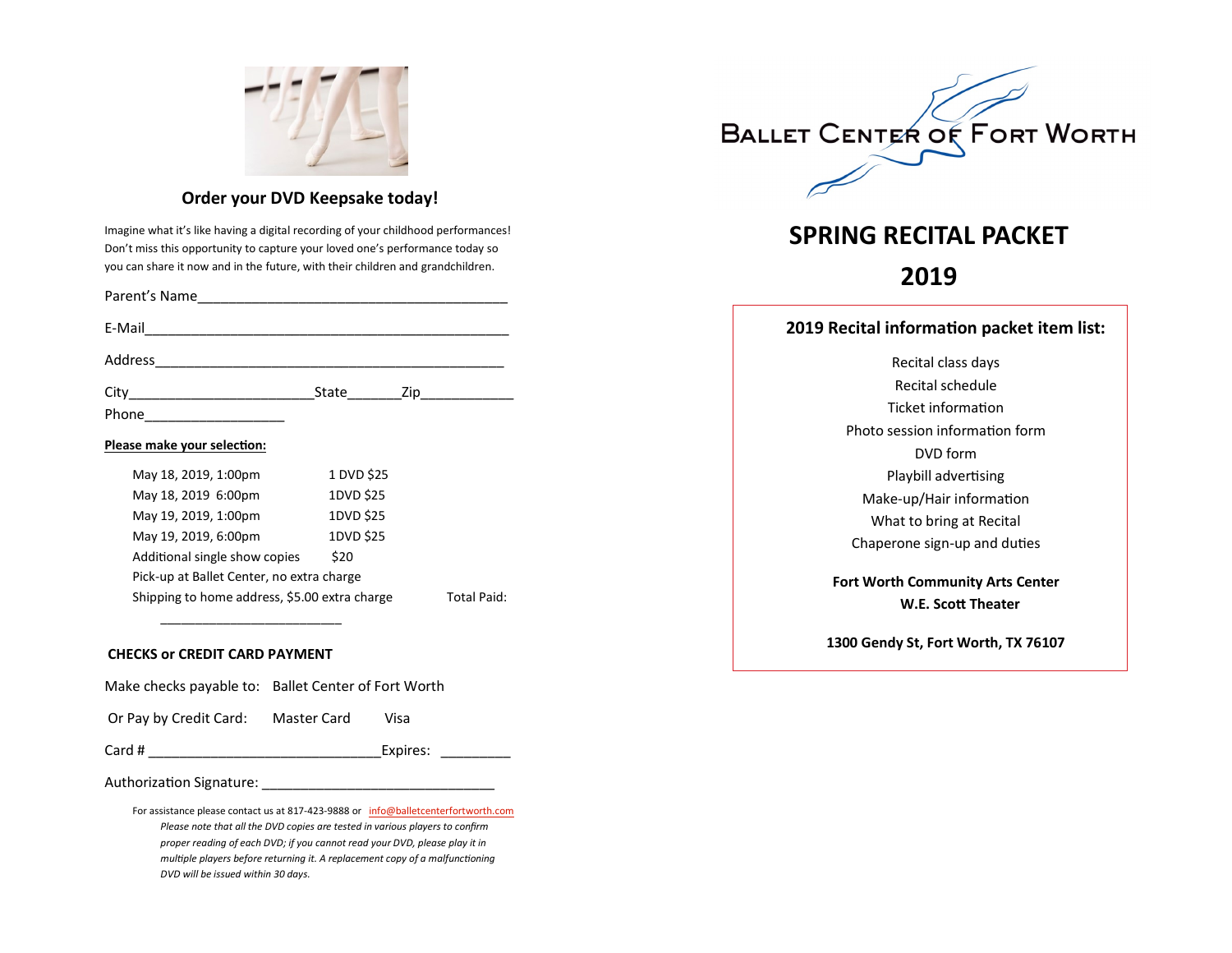# Recital Class Days

| Saturday, May 18th,          | Saturday, May 18th   |
|------------------------------|----------------------|
| 1:00 <sub>pm</sub>           | 6:00pm               |
| PB 3-4 -Monday               | PB 3-4 Tuesday       |
| PB 5-6 -Monday 4pm           | PB 5-6 Tuesday       |
| PB 5-6 Friday                | BB 7-8 Tuesday       |
| BB 7&8 -Monday               | BB 9&10 Wed/Sat      |
| BB 9&10 Mon/Thurs            | Intermediate III/ADV |
| Intermediate II              | Modern-ADV           |
| <b>ADV Variations Pointe</b> | Jazz- ADV            |
| Lyrical                      |                      |
| Jazz Int I-II Wed.           |                      |

**Please note:** Competition Team, Ballet Frontier, solos and pas de deux placement will be decided by the middle of April

# Message from Ms. Enrica Tseng

Dear Parents and Students,

Ballet Center of Fort Worth recitals will bring a unique experience to our audience; you will be able to applaud for your dancer and also observe the gradual progression of the students by age. If you have never been to Ballet Center's performance, you are in for a real treat.

We want to make sure that we communicate with all of you what to expect when you are at the theatre. Please read carefully each item enclosed, and if you have any questions we are available to help.

The dress rehearsals at the theatre are *closed* to the audience and therefore only *Chaperone Moms* that have signed up to volunteer will be allowed in the dressing room areas at the time of the rehearsals. This time is very precious, and many of your children will be stepping on stage for the first time. The experience needs to be about them with no distractions.

## **NO FLASH PHOTOGRAPHY OR VIDEOTAPING IS ALLOWED AT ANY TIME DURING THE SHOWS.**

**DVD and photos of the performances will be on sale.**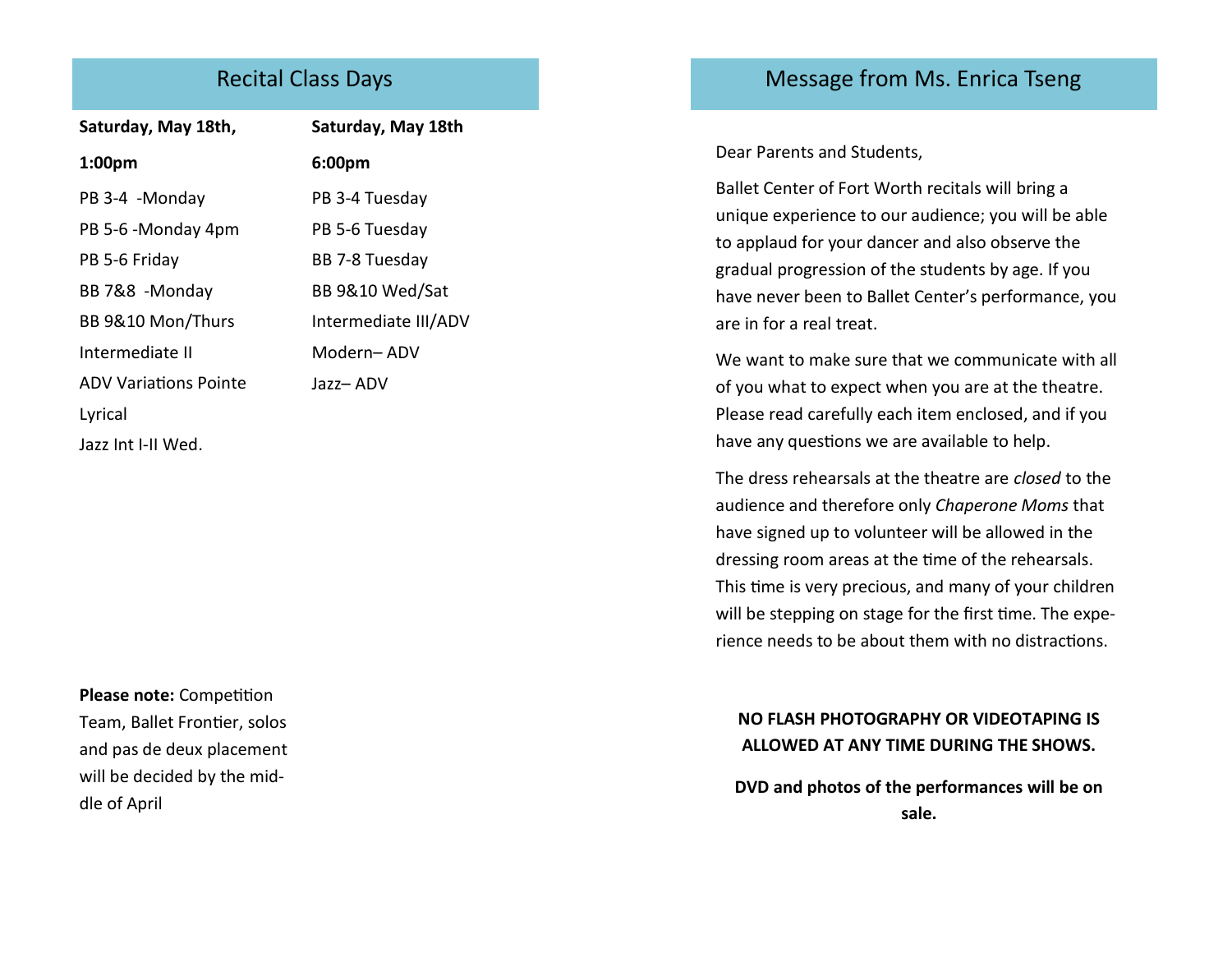#### **Ballet Center of Fort Worth Spring Recital**

#### **Playbill Advertisements**

*We will offer the opportunity for families and friends of our students to place an advertisement in our Spring Recital playbill for a business or as a dedication or an encouraging message for a dancer.*

Our playbill is 5.5" x 8.5" and will be printed in beautiful full color on high-quality paper.

#### **ALL ADS MUST be turned in to Ballet Center of Fort Worth or e-mailed to: balletcenter\_fw@yahoo.com and paid for by Saturday, April 13th.**

#### **Advertisement/Dedication/Message Options:**

| Scribble $-$ \$10                     | a one-line sentence              |  |  |  |
|---------------------------------------|----------------------------------|--|--|--|
| Quarter Page - \$30                   | 2.25" wide x 3.25" high          |  |  |  |
| (vertical, approx business card size) |                                  |  |  |  |
| Half Page - \$50                      | 4.5" wide x 3.25" high           |  |  |  |
| (horizontal)                          |                                  |  |  |  |
| Full Page - \$90                      | 4.5" wide x 7.5" high (vertical) |  |  |  |

Layout will be determined by the playbill designer. Order and placement of "Scribbles" will be determined by the designer.

Text only is acceptable. You may send text on the form below, or in an email, Word or PDF file. *Keep in mind that you may use colors for your text*.

Text may be combined with art or photos. If you are unable to design the ad yourself, please send instructions to the designer.

Art or photos should be emailed, and must be at least 300 dpi. Resizing and/or cropping may be done by the designer in order to fit the ad size.

Print-ready ads from individuals or businesses must be 300 dpi; jpeg format is acceptable.

**Email: balletcenter\_fw@yahoo.com**

**Printed forms available at the front desk.**

# Recital Class Days

**Sunday, May 19th 1:00pm** PB 3-4 Thursday PB 5-6 Wednesday PB 5-6 Monday 6pm

BB 7-8 Thursday

BB 9-10 Tue/Fri

Intermediate I Modern -Int I-II

Musical Theatre

**6:00pm** PB 3-4 Saturday PB 5-6 Saturday BB 7&8 Saturday Tap - Saturday Jazz 7-8 Tuesday BCFW Academy ballet BCFW Academy Modern BCFW Academy Musical Theatre

**Sunday, May 19th**

**Please note:** Competition Team, Ballet Frontier, solos and pas de deux placement will be decided by the middle of April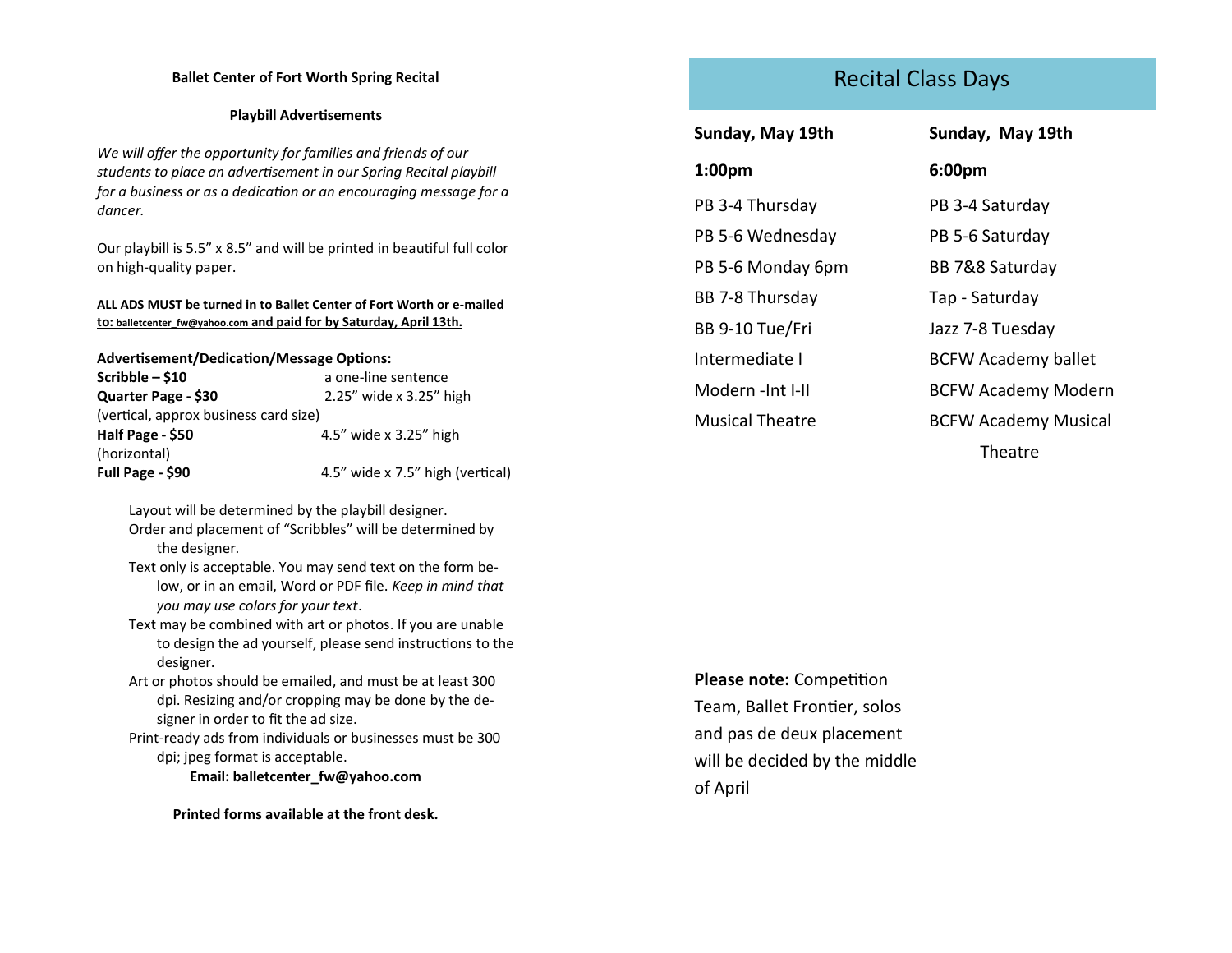# Recital Schedule

### **May 18, 1:00pm Performance**

9:00am Check-in starts at the Scott Theatre for Intermediate levels: Please arrive with hair and make-up ready, class leotard and tights. Bring your ballet/pointe/jazz shoes and costumes.

10:00am Check-in starts at the Scott Theatre (ages 3-10): Please arrive with hair and make-up ready, in class leotard and tights. Bring your ballet/jazz/tap shoes and costumes.

## 10:00-11:00 Spacing for Intermediate levels, pas de deux and solos

11:00am Dress rehearsal begins: Chaperones please check program order and take your group to the stage area, at least 2 dances prior your group.

12:30pm Dress rehearsal ends: Chaperones please take care of your group.

1:00pm Spring Recital begins: Chaperones please take your group to the stage at least two dances prior your group.

2:30pm Spring Recital ends: Parents you may pick up your child at this point in the designated area.

# Chaperone Information

### **Responsibilities:**

- Must be available for both dress rehearsal and recital.
- Stay with the younger children in the dressing room and backstage area.
- Help the children change costumes, and keep them quietly occupied during the downtime.
- Please realize that you **WILL NOT** be able to watch from the audience, but from the wings of the stage.
- We need you to stay with your group of kids until the parents have picked them up.
- If you have any questions or concerns, feel free to ask the front office staff.

**Mandatory Meeting Dates:**

### *Saturday April 27 or May 11 from 11:30am-12:00pm*

If you sign up as a chaperone, it is mandatory that you attend one of the meetings.

### **Sign Up: Located on SignUpGenius.com**

Here is a partial list of some things that you might like to bring for the Dress Rehearsal and Recital. Please feel free to bring other items that you might need.

- A blanket or large towel for the kids to sit on. There won't be enough seats for the younger kids.
- Books or stickers, crayons and paper- nothing too messy.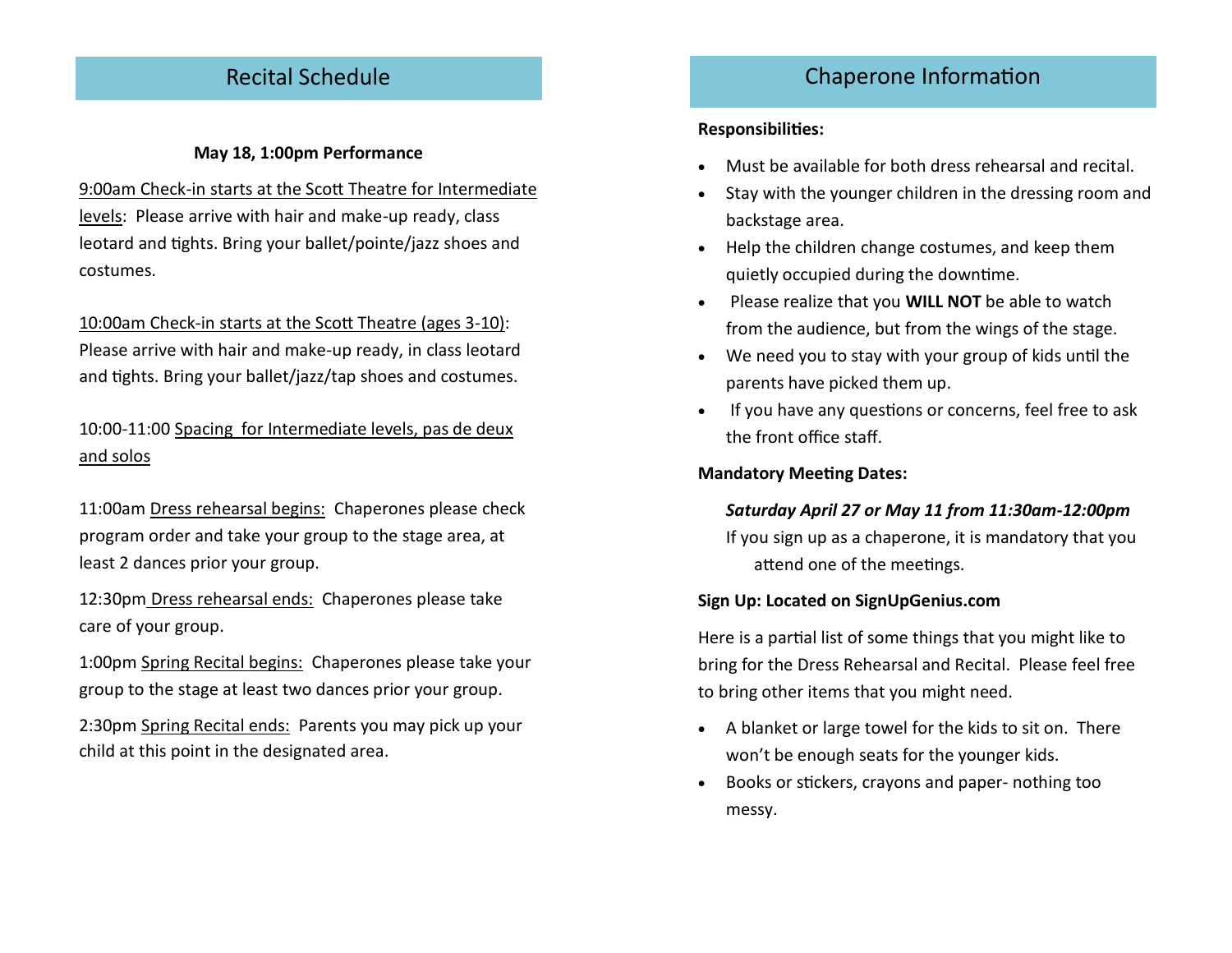# What to bring to Recital

**Check list for make-up (ages 7 and up)**

- foundation
- setting powder
- blush/contour
- eyeliner
- eye shadow
- mascara
- false eyelashes (Intermediate II and up only)
- lipstick

## **Check list for stitch kit and pointe shoes (Intermediate I and up)**

- small black, white and pink thread, and needle (Bunheads Stitch Kit is good)
- small scissors
- lighter for burning edges of ribbon
- small seam ripper
- ALL pointe students will need to "pancake" their pointe shoes. Please stop by the front office to find out how or ask the teachers.

# Recital Schedule

### **May 18, 6pm Performance**

3:00 pm Check-in starts at the Scott Theatre for **all groups in evening recital**: Please arrive with hair and make-up ready, in class leotard and tights. Bring your shoes and costumes.

4:00pm Dress rehearsal begins: Chaperones please check program order and take your group to the stage area, at least 2 dances prior your group.

5:30pm Dress rehearsal ends: Chaperones please take care of your group.

6:00pm Spring Recital begins: Chaperones please take your group to the stage at least two dances prior your group.

7:30pm Spring Recital ends: Parents you may pick up your child at this point in the designated area.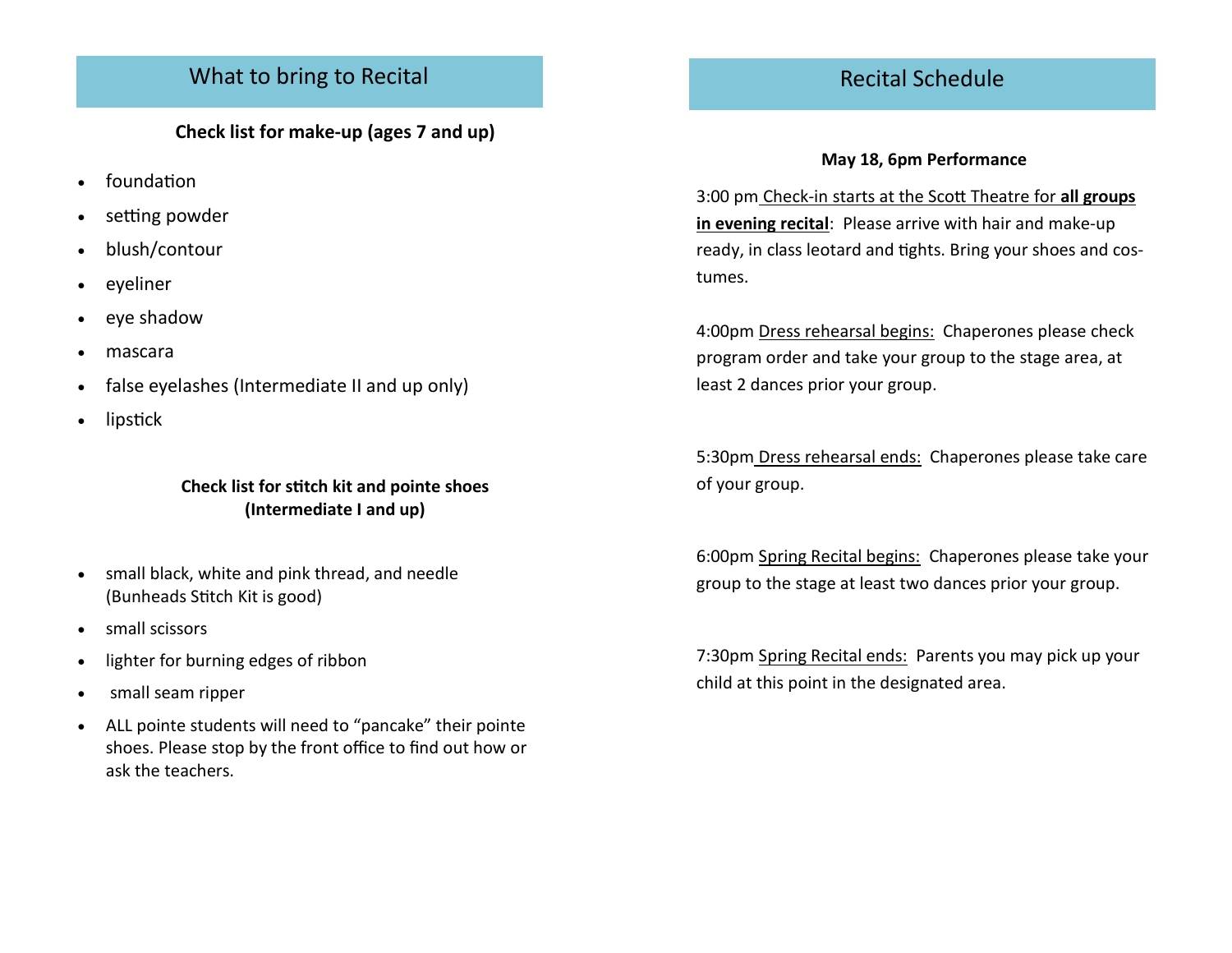# Recital Schedule

### **May 19, 1pm Performance**

9:00am Check-in starts at the Scott Theatre for Intermediate levels: Please arrive with hair and make-up ready, class leotard and tights. Bring your ballet/pointe/jazz shoes and costumes.

10:00am Check-in starts at the Scott Theatre (ages 3-10): Please arrive with hair and make-up ready, in class leotard and tights. Bring your ballet/jazz/tap shoes and costumes.

## 10:00-11:00 Spacing for Intermediate levels, pas de deux and solos

11:00am Dress rehearsal begins: Chaperones please check program order and take your group to the stage area, at least 2 dances prior your group.

12:30pm Dress rehearsal ends: Chaperones please take care of your group.

1:00pm Spring Recital begins: Chaperones please take your group to the stage at least two dances prior your group.

2:30pm Spring Recital ends: Parents you may pick up your child at this point in the designated area.

# What to bring at Recital

### **Check List for Dance Bag**

- pointe shoes, ballet flats, tap shoes, jazz shoes, character shoes
- costume(s) for each class
- $\bullet$  tights (2 pair)

Pre-Ballet and Basic Ballet 7-8 levels — CAPEZIO 1916C tights Color: Ballet Pink

BB 9-10 Intermediate and Advanced levels — CAPEZIO 9 tights Color: Classical Pink

- nude leotard (ages 9 and up)
- class leotard (See Dress Code)
- class skirt (ages 9 and up)
- warm-ups (cover up for younger students)
- hair spray
- brush/comb
- bobby pins
- hair nets
- water
- snacks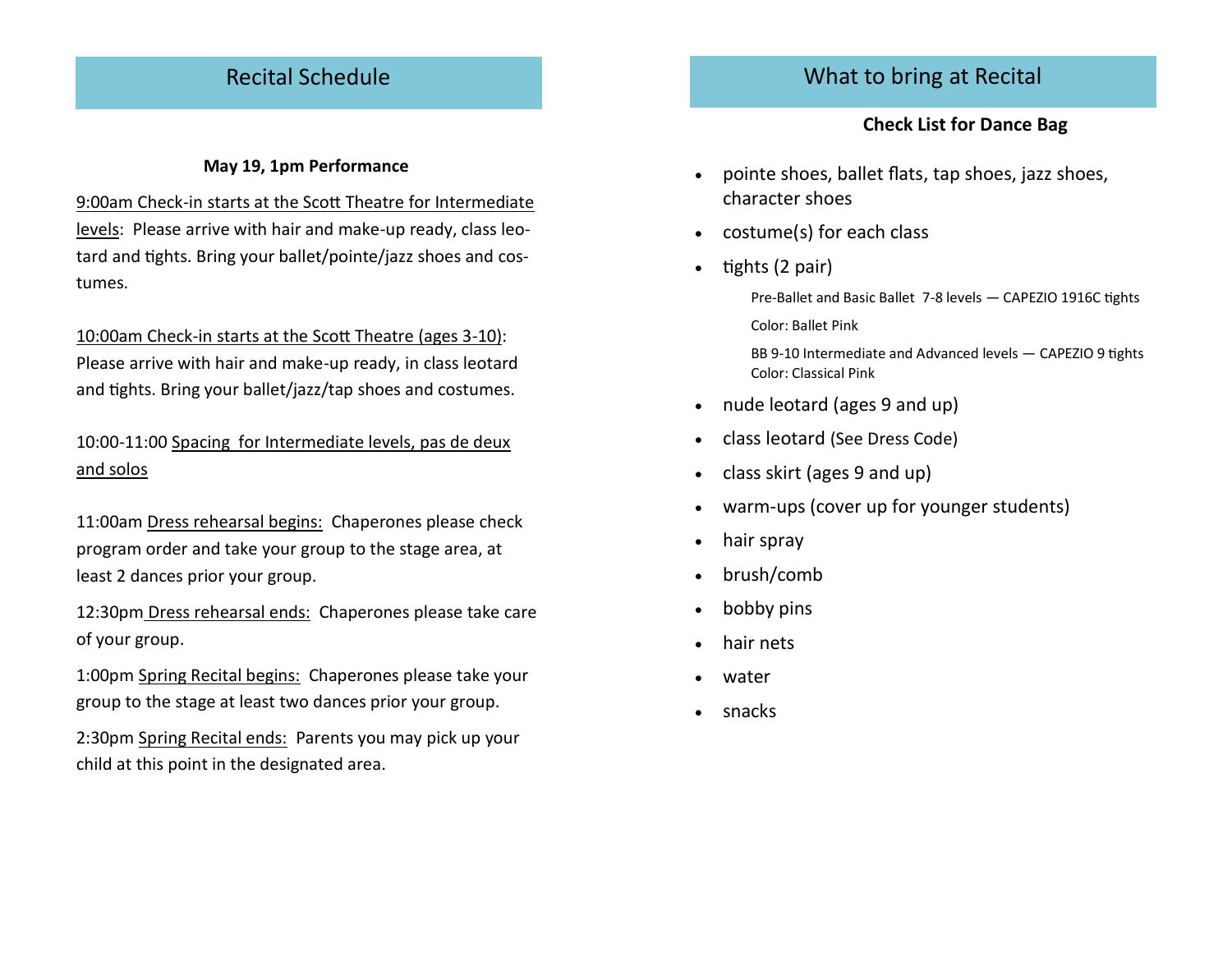## Hair and make-up

#### **Hair and make-up**

- For the youngest ages such as 3-4 and 5-6, please keep make-up very light (or no make-up if preferred).
- Eye shadow may be a light brown or natural color. **NO** blues or greens, please. Eyeliner may be used across the upper eyelid. **NO** "wings" for the younger girls.
- Lipstick should be soft, reddish-brown as well as the blush. No bright red on the younger children please.
- Absolutely no jewelry of any kind!! Please remove all stud earrings, rings, necklaces, watches and bracelets. If ears have been newly pierced, please cover the studs with small round band-aids.
- Hair must be worn in a tight bun; if the hair is too short make sure to pull it back from the face and hair spray it down.
- Other hair styles may be worn depending on teacher's request.
- Make sure to bring extra hair pins and ponytail holders.

#### **Dress Code**

For the first dance of the recital each student needs to be ready in the **class attire.** 

| Level                            | <b>Leotard Color</b> | Leotard Style                  |
|----------------------------------|----------------------|--------------------------------|
| Pre-Ballet 3-4                   | White                | BLOCH CL5402 (short-sleeve)    |
| Pre-Ballet 5-6                   | Light Blue           | BLOCH CL5402 (short-sleeve)    |
| Basic Ballet 7-8                 | Pink                 | BLOCH CL5402 (short-sleeve)    |
| Basic Ballet 9-10                | Iris                 | MOTION WEAR 2201 (tank)        |
| Intermediate I                   | Turquoise            | MOTION WEAR 2201 (tank)        |
| Intermediate II                  | Raspberry            | MOTION WEAR 2201 (tank)        |
| Intermediate III & Ad-<br>vanced | Cobalt               | <b>MOTION WEAR 2201 (tank)</b> |

Please bring the costume or costumes for their dance piece/pieces.

# Recital Schedule

#### **May 19, 6pm Performance**

3:00 pm Check-in starts at the Scott Theatre for **all groups in evening recital**: Please arrive with hair and make-up ready, in class leotard and tights. Bring your shoes and costumes.

4:00pm Dress rehearsal begins: Chaperones please check program order and take your group to the stage area, at least 2 dances prior your group.

5:30pm Dress rehearsal ends: Chaperone please take care of your group.

6:00pm Spring Recital begins: Chaperones please take your group to the stage at least two dances prior your group.

7:30pm Spring Recital ends: Parents you may pick up your child at this point in the designated area.